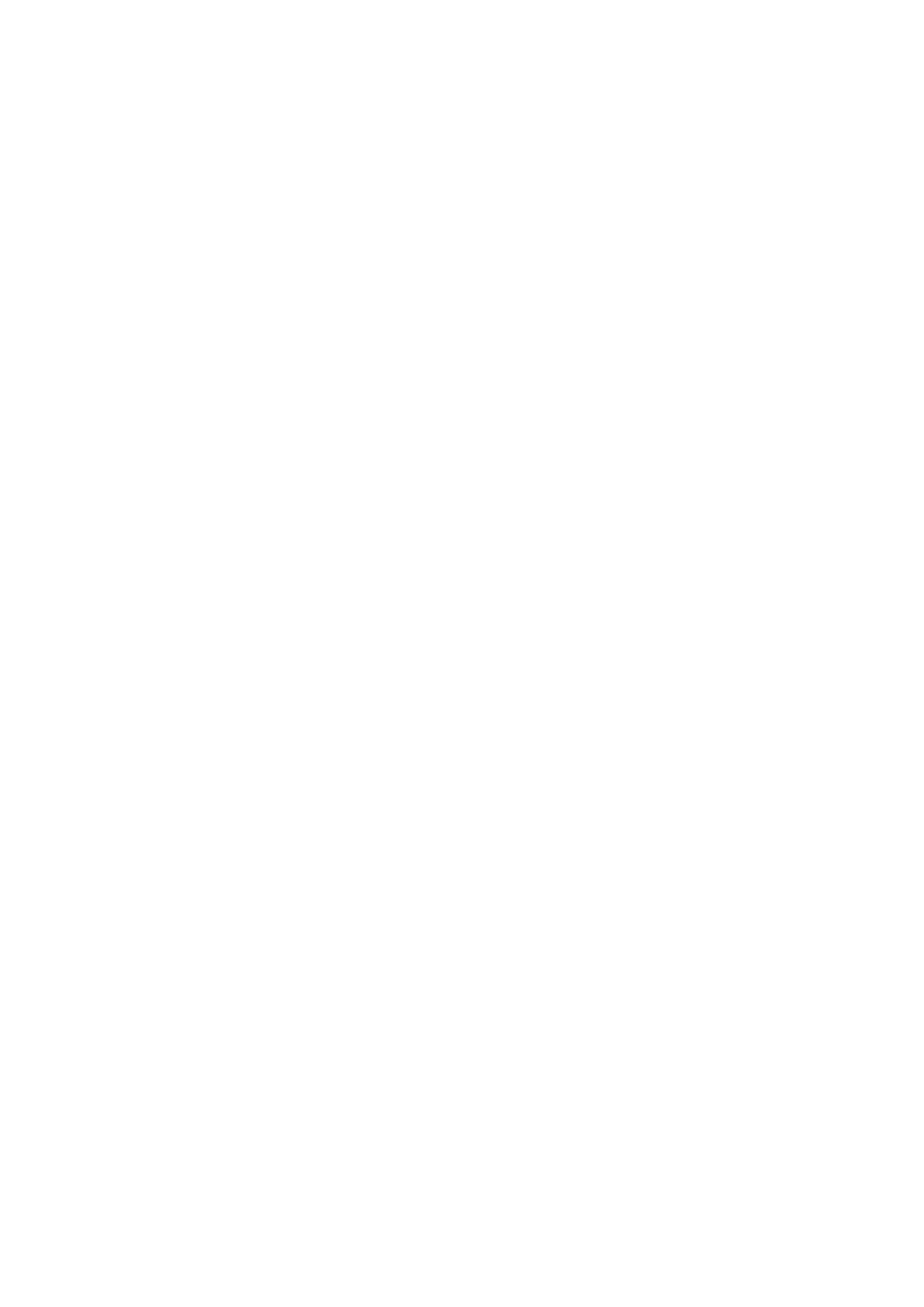Introduced by Ms Clover Moore, MP First print



New South Wales

## **Local Government Amendment (Roadside Vehicle Sales) Bill 2011**

### **Contents**

|                                              | Page |
|----------------------------------------------|------|
| 1 Name of Act                                |      |
| 2 Commencement                               |      |
| Amendment of Local Government Act 1993 No 30 |      |
|                                              |      |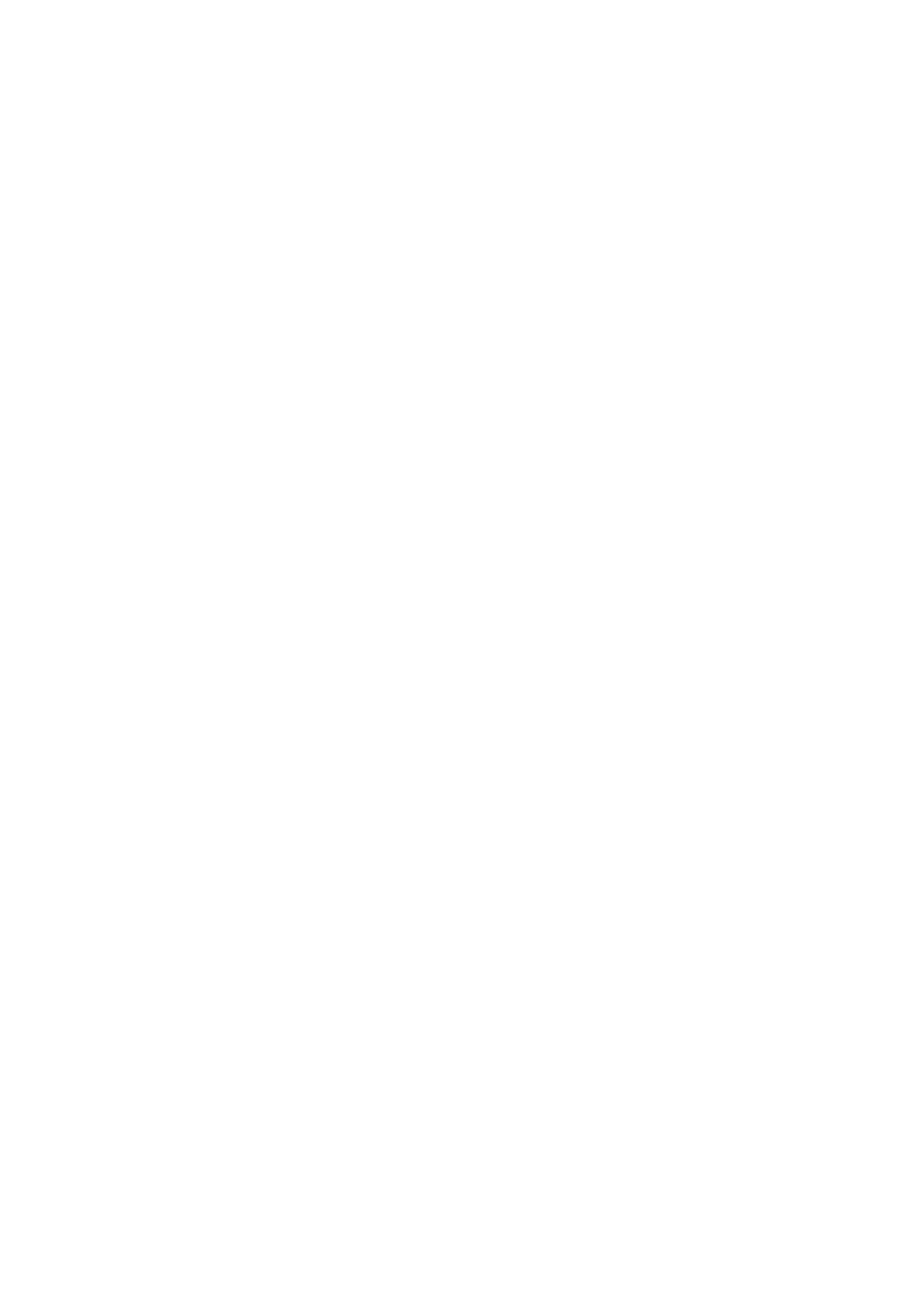

New South Wales

## **Local Government Amendment (Roadside Vehicle Sales) Bill 2011**

No , 2011

#### **A Bill for**

An Act to amend the *Local Government Act 1993* to enable councils to prohibit roadside vehicle sales.